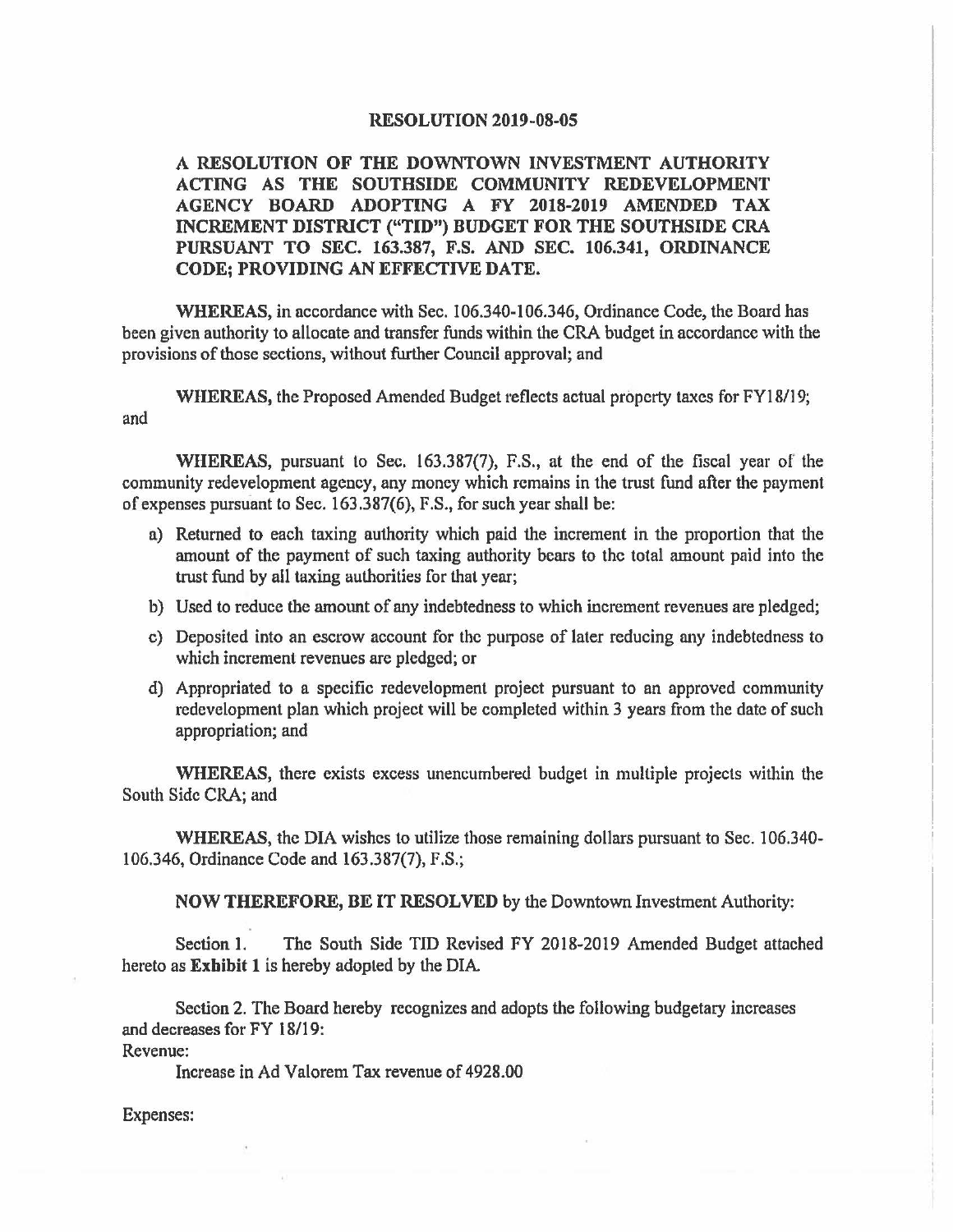Increase in the Peninsula REV grant budget of \$32,241 Increase in the Sungard REV grant budget of \$2,624 Decrease in the Strand REV Grant budget of \$18,245 Decrease in the retail Enhancement Budget of \$11,538

Section 3. Pursuant to Sec. 106.344, Ordinance Code, the staff of DIA is hereby directed to prepare and file a CRA Budget Transfer Form effectuating the aforementioned budget amendments.

Section 4. Requesting a carryforward of any unspent amounts into Fiscal Year 2019- 2020.

Section 5. This Resolution shall become effective on the date it is signed by the Chair of the DIA Board.

## WITNESS: **DOWNTOWN INVESTMENT AUTHORITY**

 $05 - 15 - 10$ 

**Craig Gibbs Vice- Chairman** Date

 $\overline{V}$  vOTE: In Favor:  $\overline{V}$  Opposed:  $\overline{V}$  Abstained:  $\overline{V}$ •